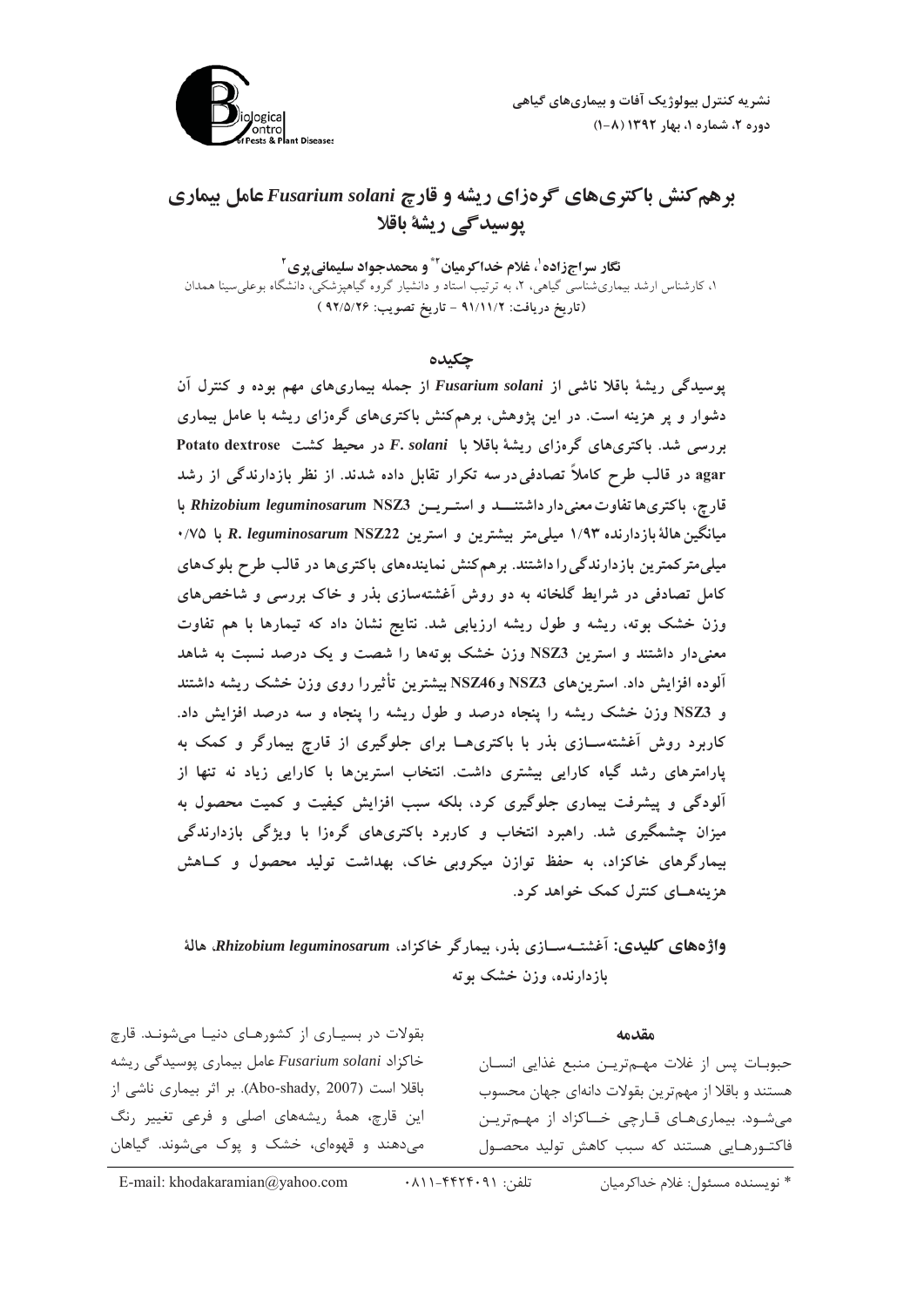B. japonicum و R. leguminosarum R. meliloti دو روش آغشتهسازی بذر و خاک را بررســی و Fusarium , R. solani M. phaseolina و Fusarium .spp را در گیاهـــان لگوم و غیر لگوم ماننــد آفتابگردان و بامیه کنتــرل کـردنـد. در پژوهشـــی دیگـر اسلمانـــی و همكاران (Eslamani et al. 2003) اثر آنتاگونيستبي R. leguminosarum عليه قارچ بيماريزاي ريشة عدس (F. oxysporum MR84) را بررسی و دلیل بازدارندگی ریزوباکترها را القای مقاومت سیستمیک اعلام کردند. همچنین، مازن و همکاران (Mazen et al. 2008.) تأثيرات آنتاگونيستــي گونههــاي .Rhizobium spp و Arbascular mycorrhiza ,ا علیــه برخی قارچهــای R. solani بیماریزای ریشه گیاه باقلا از جمله و F. solani بررسی کردند. همهٔ F. solani و F. solani تیمارهای ریزوبیوم، سبب کاهش مرگ گیاهان آلوده در مقایسه با گیاه شاهد شدند. نتایج نشان داد که ترکیب ریزوبیوم و میکوریزا مؤثرتر بوده است و کمترین درصد مرگ و میر گیاه و بالاترین درصد گیاه سالم را در دو سال متوالی به دنبال داشت علاوه بر تأثیرات آنتاگونیستی، ریزوباکتریهای استفادهشده، اثر مثبتی روی رشد و نمو گیاه، ارتفاع بوته، گرهزایی، وزن خشک بوته و عملکرد گیاه داشتند. از آنجا که در ایران استفاده از مایه تلقیح ریزوبیوم بیشتر برای کاهش استفاده از کودهای شیمیایی بوده و در مورد اثر آن روی کاهش شـدت بیماریهـای نـاشی از قارچهای خاکزاد اطلاعات کمی وجود دارد، هدف تحقیق، بررسی برهمکنش باکتریهای گرهزای ریشه گیاه باقلا و قارچ Fusarium solani، عامـــل پوسیدگی ریشــهٔ این گیاه برای به کارگیـری در مدیریت کنترل این بیماری خاکزاد بود.

## مواد و روشها

گردآوری نمونههای گیاهی و اثبات گرهزایی استرینهای باكتريايي

نمونههای ریشههای سالم باقلا به صورت تصادفی با حرکت زیگزاگی در مزرعه انتخـاب شدنـد. از گرههـای ریشه و خاک اطراف آن نمونههایی برداشته و در هاون استریل حاوی چند سی سی آب مقطـر استـریـل خرد

آلوده از رشد بازمانده، کوتوله شده و رشدشان نسبت به گياه سالم به دليل عملكرد ضعيف ريشه در جذب آب و مواد غذايي كندتر مي شود. نتايج تحقيقات نشان می دهند که کاهش محصول بر اثر وقوع بیماری بسته به شرایط گوناگون ایجاد بیماری، حدود شش تا پنجاه و سه درصد است و میزان خسارت، به رقم باقلا و دیگر عوامل از جمله عوامل تنش;ا بستگی دارد (Burke 1991 and Hall). کنترل شیمیایی این بیماری به دلیل خاکزیبودن عامل ایجادکننده، هزینهٔ زیادی در بر دارد و سبب بههـمخوردن تعـادل میکروبی خـاک میشود. کنترل بیولوژیک بیماری با استفاده از باکتریهای گرهزایی که ویژگی آنتاگونیستی داشته و علاوه بر کاهش بیماری در افزایش محصول نیز نقش دارد، میتواند جـایگـزیـن مناسبی باشد. باکتریهای گرهزا از جمله باکتریهایی هستند که با ریشهٔ حبوبات رابطهٔ همزیستی برقرار میکنند و در بیشتر موارد سبب تثبیت نیتروژن میشوند. بررسیها نشان داده است که برخی از باکتریهای گرهزا و همزیست، علاوه بر تثبیت نیتروژن در گرهها و افزایش توسعه و رشد گیاه میزبان، از ریشهها در برابر حمله بیمارگرهای خاکزاد نیز محافظت میکنند (Essalmani and Lahlou 2003, Tilak et al. 2006, .(Huang and Erickson 2007, Bardin et al. 2004 گزارشهای مختلفی دربارهٔ کنترل بیولوژیک قارچ Fusarium solani در محصولات مختلف وجود دارد. براساس تحقيقات آندو و سوليا (1990 Anbo and Sullia) از چهار استرین ریزوبیوم جداشده از گرههای ریشهٔ بادامزمینی، دو استرین از رشد نوزده قارچ غالب ریزوسفر و دو استرین دیگر نیز از رشد بعضی از قارچهای ریزوسفر جلوگیری کردنـد. در ســال ۱۹۹۴، احتشام الحتی و همکساران ( Ehteshamul-Haque 1994) پتـــانسيــل بيـــوكنترلــى باكترىھاى Rhizobium و Bradyrhizobium اعلیــه قسارچهای یاتوژن خاکزاد ریشهٔ گیاهان بررسی کردند. در شرایط آزمایشگاه R. meliloti روی رشــد Rhizoctonia solani Macrophomina phaseolina F. solani اثر بازدارندگی نشان داد، در حسالی که، B. japonicum فقــط روى رشـــد M. phaseolina و R. solani بازدارندگی داشته است. در شـرایـط مـزرعــه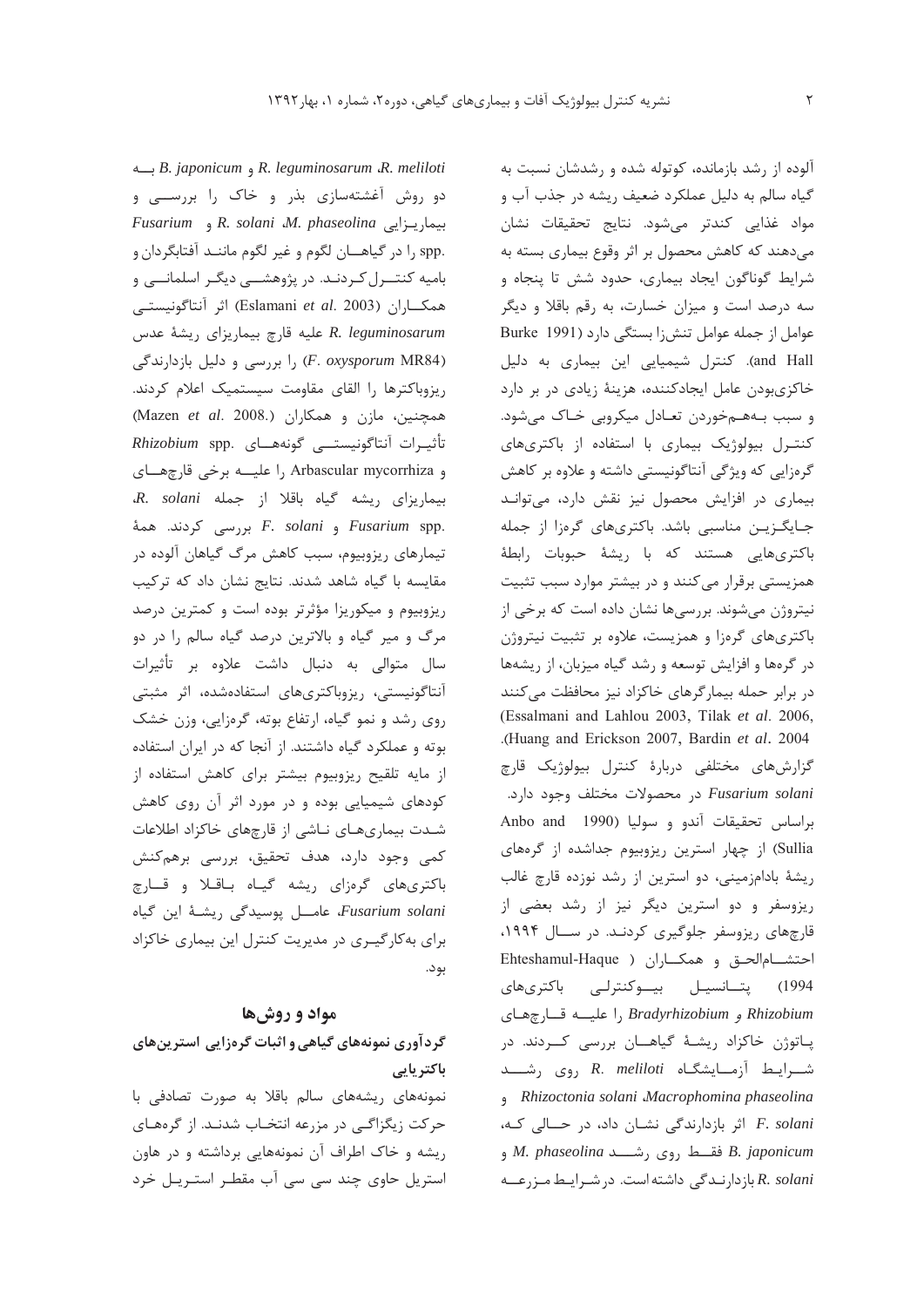باقلا به مدت چهل و هشت ساعت در سوسیانسیونی از باکتری با جذب نوری یک دهم در طول موج ششصد نانومتر اندازهگیری و با اسپکتروفتومتر غوطهور شدند. سوسیانسیون باکتری در غلضت به کار رفته معادل ۱۰<sup>۹</sup> CFU بود. در هر گلدان سه عدد از بذرها کاشته و به هرگلدان نیم لیتری، همراه با خاک حرارت دادهشده آماده بیست میلی لیتر از سوسیانسیون اسیور قارچ با تعداد ۱۰<sup>۶</sup> اسپور در میلیلیتر شمارششده با لام هموسيتومتر اضافه شد (Dar et al 1997). در روش تلقیح خاک، در هر گلدان سه بذر باقلا کاشته و سپس، پنج میلی لیتر از سوسپانسیون باکتری اضافه شد. در نمونههای شاهد به جای سوسپانسیون اسپور، از آب مقطر استریل استفاده شد. پس از گذشت سی روز، یارامترهای رشد گیاه شامل وزن خشک بوته و وزن خشک و طول ریشه اندازهگیری و برای آنالیز یادداشت شد. از آنجا که گیاهان بیمار شاخصهای رشدی ضعیفتری نسبت به گیاهان سالم دارند، وزن خشک آنها كمتر است و تفاوت اين شاخص بهعنوان ملاك ارزیابی میزان بیماری و در نتیجه، تأثیر آنتاگونیستی باکتریهای به کار رفته علیه قارچ بیمارگر آنالیز شد. این آزمایش در قالب طرح بلوکهای کامل تصادفی با سـه تكرار انجام و دادهها بهصورت فاكتوريل آناليز شدند. نتايج حاصل با استفاده از نرمافزار SAS تجزيـه و میانگینها با استفاده از آزمون چنددامنهای دانکن در سطح ينج درصد مقايسه شدند.

### نتايج و بحث

نتايج حاصل از ارزيابي فعاليت آنتاگونيستي استرينهاي باکتریایی در آزمایشگاه نشان داد که تعدادی از استرين ها عليه F. solani هالة بازدارنده داشتند. اين استرینها در بازداری از رشد عامل بیماری پوسیدگی ریشهٔ باقلا در سطح یک درصد اختلاف معنیدار نشان دادند. استرینهای NSZ3 و NSZ3 و NSZ25 ( نام گذاری استرینها برگرفتـه از حـروف اول نام و نام خانوادگـی نگارندهٔ اول مقاله و شمارهٔ آنها مربوط به ترتیب جداسازی نمونهها است) در شرایط آزمایشگاهی به ترتيب با ميانگين قطر هالهٔ بازدارنده ١/٩٣، ١/٨٣ و ۱/۷۵ میلی تر دارای بیشترین تأثیر بازدارندگی بودند.

شدند (Vincent 1970). سيس، از سوسيانسيون حاصل Yeast Extract Mannitol Agar- روى محيط كشت pH=Y به صورت مخطط Congo red (YMA-CR) كشت شدند. براى انتخاب بهتر استرين هاى ريزوبيوم به محیط کشت YMA مقدار دو و نیم میلی لیتر محلول کنگورد یک درصد در لیتر اضافه شد. سپس، پتریها در دمای بیست و هشت درجهٔ سانتی گراد نگهداری شدند و پس از گذشت دو روز، تککلونیهای لعابدار، شیری، شفاف و گردی که رنگ قرمز کنگورد را جذب نکرده بودند جدا وتا خالص سازی کامل روی محیط مذکور مخطط شدند (Somasegaren and Hoben 1994). براي اطمینان از درستی جداسازی استرینهای باکتری انتخابشده، آزمون گرهزایی باکتری، به روش ماتالا و همكاران انجام شد ( Matalah et al. 2002). جدايههاى قارچ F. solani جداشده از ریشهٔ گیاه باقلا که بیماریزایی آن نیز به اثبات رسیده بود، از آزمایشگاه بیماریشناسی دانشگاه بوعلیسینا تهیه شد.

برای بررسی فعالیت آنتاگونیستی استرینها و انتخاب استرین با کارآیی و فعالیت آنتاگونیستی مؤثر علیه F. solani، از کشتهای تازه تعداد پنجاه و هشت استرین باکتری گرهزای باقلا به صورت کشت سه نقطهای از هر باکتری در فاصلهٔ نیم سانتیمتری لبه پتری دیش های حاوی محیط کشت YMA تلقیح شد و همزمان از کشت هفت روزه بیمارگر در وسط پتریدیش گذاشته شد. کشتها به مدت ده روز در دمای بیست و ينج درجهٔ سانتي گراد نگهداري شدند. ميانگين هاله بازدارندهٔ استرینها از رشد قارچ بیمارگر محاسبه شد. این آزمون در قالب طرح کاملاً تصادفی با سه تکرار انجام و میانگینها با استفاده از آزمون چنددامنهٔ دانکن مقايسه شدند.

به منظور ارزیابی اثرات آنتاگونیستی، پنج استرین نماینـده گروههـای مختلـف انتخـاب شدنـد و علیـه  $E.$  solani قارچ F. solani قارچ سوسیـانسیـون باکتـری به خـاک و آغشتـهسـازی بـذر استفاده شدند. ابتدا بذرهای باقلا رقم مصری با محلول هيپوكلـريـت سـديـم يک درصـد به مـدت دو دقيقـــه ضدعفـونـی سطحـی و سپس، بـا آب مقطـر استـریل شست و شو شدند. در روش آغشتهسازی بذر، بذرهای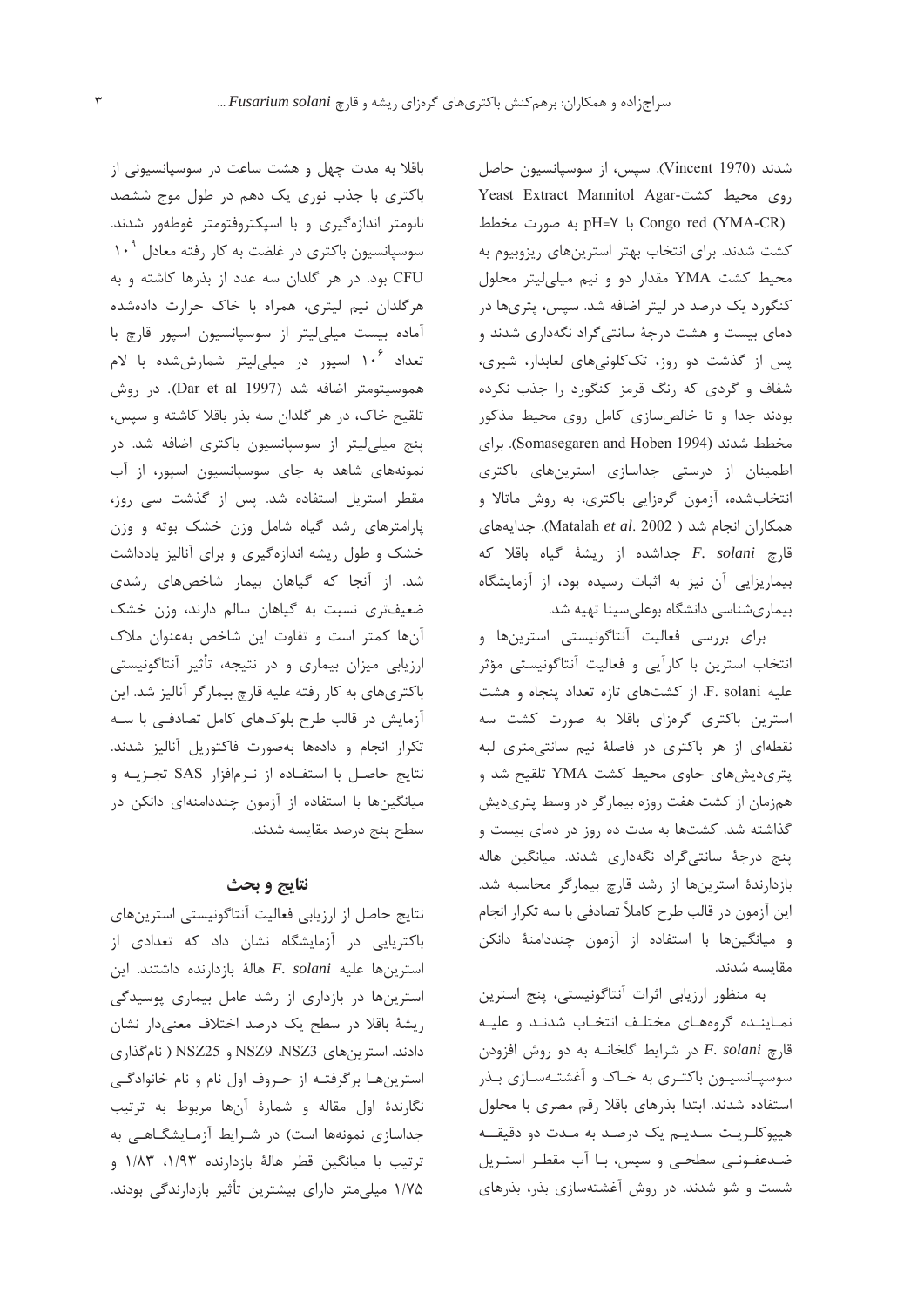استرینهای NSZ22, NSZ31، NSZ28 ،NSZ31 و NSZ32 به ترتيب با ميانگين قطر هـالهٔ NSZ34,  $i \in \{1, 2, \ldots\}$ بازدارندهٔ ۱۸۶ $\cdot$ ، ۱۸۳ $\cdot\cdot\cdot$  ۱۸۸ $\cdot\cdot\cdot$  و ۱۷۵ $\cdot\cdot\cdot$  میلی کمترین اثر بازدارندگی را داشتند. گروهبندی تیمارهای

نماینده و میانگین قطر هالهٔ بازدارندهٔ آنها در جدول ۱ و نمودار مربوط به اثر بازدارندگی در شکل ۱ نشان داده شده است.

جدول ۱. بازدارندگی استرینهای Rhizobium گرهزای ریشه باقلا علیه Fusarium solani عامل پوسیدگی ریشه در آزمایشگاه (تنها

| گروههای نماینده نشان داده شدهاند). |                                            |                                   |
|------------------------------------|--------------------------------------------|-----------------------------------|
| گروه آماري<br>Statistical group    | هاله بازدارنده(mm)<br>Inhibition zone (mm) | استرين باكترى<br>Bacterial strain |
| A                                  | 1/95                                       | NSZ3                              |
| AB                                 | $1/\lambda$ ۳                              | NSZ9                              |
| ABC                                | $1/\Delta\Lambda$                          | NSZ24                             |
| CDB                                | $1/\Delta$                                 | NSZ26                             |
| <b>CDEB</b>                        | $1/f\Lambda$                               | NSZ4                              |
| <b>CDE</b>                         | 1/TT                                       | NSZ19                             |
| <b>DEF</b>                         | 1/57                                       | NSZ7                              |
| <b>GDEF</b>                        | 1/1 <sub>A</sub>                           | NSZ52                             |
| <b>GDEFH</b>                       | 1/15                                       | NSZ46                             |
| <b>GIEFH</b>                       | $\sqrt{\cdot \cdot}$                       | NSZ4                              |
| <b>GIJH</b>                        | $\cdot/\lambda\tau$                        | NSZ34                             |
| IJH                                | $\cdot/\lambda$ .                          | NSZ22                             |
| $_{\text{IJ}}$                     | $\cdot$ /Y $\wedge$                        | NSZ31                             |
| J                                  | $\cdot$ / Y $\Delta$                       | NSZ28                             |
| K                                  | $\cdot$ / $\cdot$ $\cdot$                  | Control                           |

هاعداد جدول میانگین سه تکرار است. #تیمارهایی که دارای حروف مشترک هستند در سطح یک درصد اختلاف معنیدار ندارند. \*\* نامگذاری استرینها برگرفته از حروف اول نام و نام خانوادگی نگارندهٔ اول مقاله و شمارهٔ آنها مربوط به ترتیب جداسازی نمونهها است.



شکل ۱. بازدارندگی استرینهای Rhizobium گرهزای ریشه باقلا علیه Fusarium solani عامل پوسیدگی ریشه در شرایط آزمایشگاه

استرينهاي NSZ46 وNSZ46 بيشترين تأثير را روى وزن خشک ریشه داشتند و NSZ3 در مقایسه با شاهد آلوده

نتايج مقايسهٔ ميانگين اثرات متقابل دو فاكتور قـارچ و باکتـری روی صفت وزن خشک ریشه نشـان داد کـه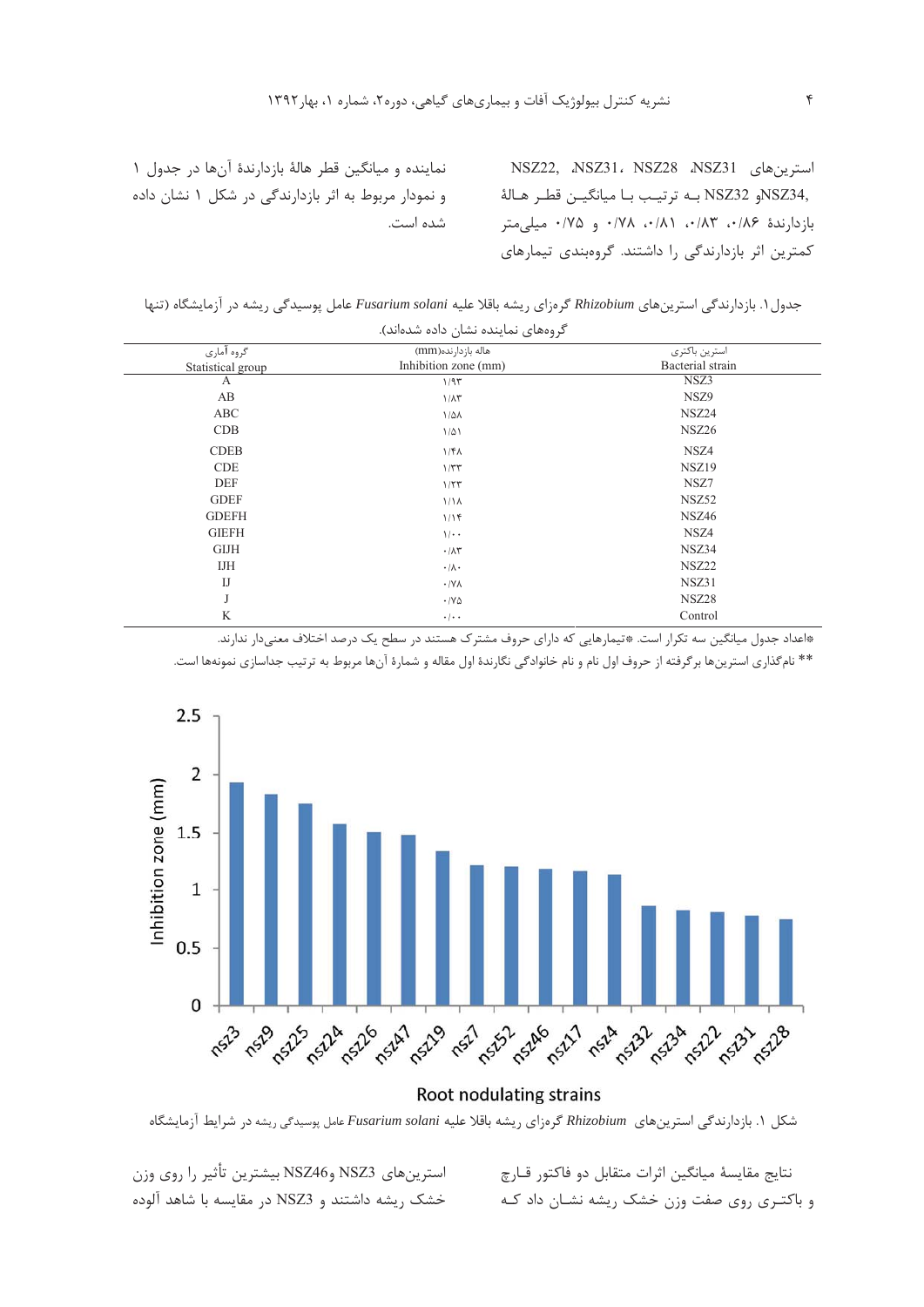شاهــد آلوده افزايش معنىدارى پيدا كرد. استرين NSZ3 طــول ريشـــه را در روش آغشتهســـازى بـذر پنجاه و ســه درصد و در روش آغشتهسازی خاک چهل و هشـت درصـد نسبت بـه شـاهد آلـوده افـزايـش داد (شكل های ۲، ۳ و ۴). وزن ريشه را پنجاه درصد افزايش داد. استرينهاي NSZ3 و NSZ46 بيشتريـن تأثيـر را روى وزن خشک بوته داشتند و استرین NSZ3 وزن خشک ریشه را نسبت به گیاهان آلوده به قـارچ به میـزان شصـت و یک درصد افزایش داد. بررسی اثر استرینهای آنتاگونیست روی طول ریشه نشان داد که این شاخص نسبت به



شکل ۲. اثر باکتریهای گرهزای ریشه روی وزن خشک ریشه باقلا آلوده به قارچ Fusarium solani



شکل ۳. اثر باکتریهای گرهزای ریشه روی طول ریشه باقلا آلوده به قارچ Fusarium solani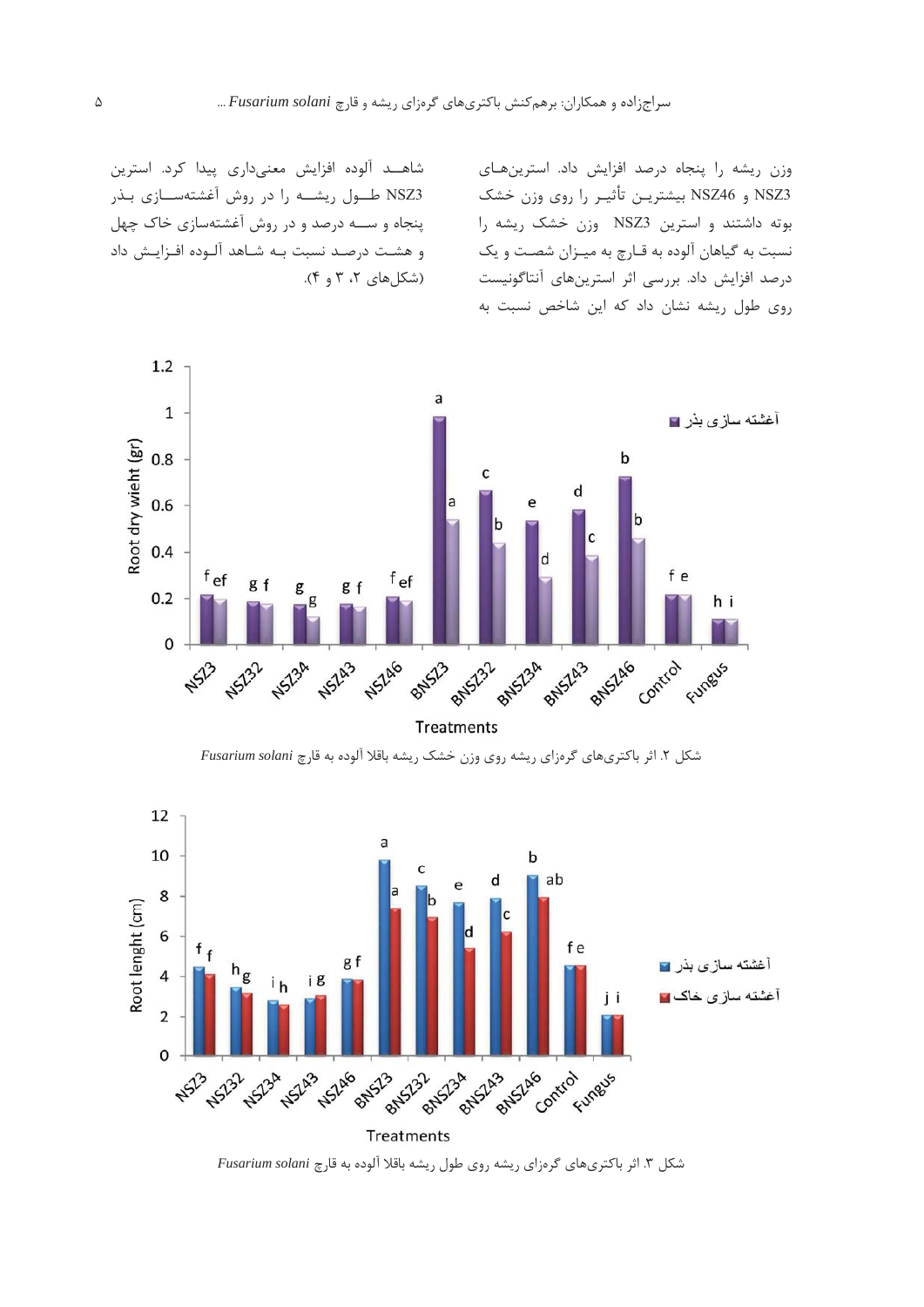

شکل ۴. اثر باکتریهای گرهزای ریشه روی وزن خشک بوته باقلا آلوده به قارچ Fusarium solani

در آزمونهای کشت متقابل استرینهای ریزوبیوم که از گرههای باقلا جدا شده بودند، از رشد قارچ Fusarium solani جلوگیری کردنـد. در ایـن پژوهـش آناليز نتايج بررسي گلخانهاي نشان داد كه بين تیمارها اختلاف معنی دار وجود داشت. باکتریهای مورد بررسی سبب افزایش ویژگیهای رشدی شامل وزن خشک بوته و وزن خشک و طول ریشه شدند. همچنین، نتایج نشان داد که در هر دو روش آغشتهسازی بذر و خاک، استرین NSZ3 بیشترین و استرین NSZ34 کمترین تأثیر را داشتند. بهطور کلی مشخص شد که تیمار بذر با باکتریهای گرهزای ریشه برای جلوگیری از آسیب عامل پوسیدگی ریشه از روش افزودن باکتری به خاک ضمن سادگی و کم هزینهبودن کارایی بالاتری دار د.

نتایج این پژوهش با یافتههای سایر پژوهشگران همخــواني دارد. از جملــه خالق|لزمــان و حسيـــن در سال ۲۰۰۸ (Khalequzzaman and Hossain 2008) بذرهای لوبیا چشم بلبلی را با باکتریهای همزیست ریشه آغشته کردند و عوامل یوسیدگی ریشهٔ لگومینوز را کاهش دادند. این بررسی نشان داد گیاهانی که از

بذرهای تیمارشده حاصل شدهانـد، درصـد جوانهزنـی و ایستادگی بیشتر و پوسیدگی ریشهٔ کمتری نسبت به تیمارهای کنترل داشتند. احتشام الحق و غفار در سال ۱۹۹۳، در پژوهشی دیگـر پتانسیـل بیـوکنتـرلــی Rhizobium و Bradyrhizobium را علیــه قــارچهـای خاكزي ريشهٔ گياهان لگوم و گياهان غير لگوم ارزيـابـي كردند. اين باكترىها توانستند بيماريزايي Rhizoctonia Fusarium , Macrophomina phaseolina, solani .spp را در گیاهان سویا و لوبیا چشمېلبلی و آفتابگردان و بامیه کاهش دهند. کنترل بیولوژیکی عوامل بیماریزای گیاهی با استفاده از میکروارگانیسمهای مفید، جایگاه بسیار مهمی در برنامههای مدیریت زراعی یافته است (Whips 2001). باكترىهايي كه در ناحية ريشه فعاليت دارند، یکی از عوامل کلیدی، در تغییر اکوسیستم خاک هستند. رابطهٔ متقابل بین ریشه گیاه و ریزوباکترها تأثیر عمدهای بر سلامت گیاه، کیفیت خاک و محصول دارد (Whips 2001). باكترىهاى ناحيهٔ ريشه مىتوانند دامنهٔ گستردهای از متابولیتهای ثانویه را تولید کنند که تأثیر مثبتے، روی رشد گیاه دارند. این پدیده سبب افزایش دسترسی به مواد معدنی، افزایش توانایی تثبیت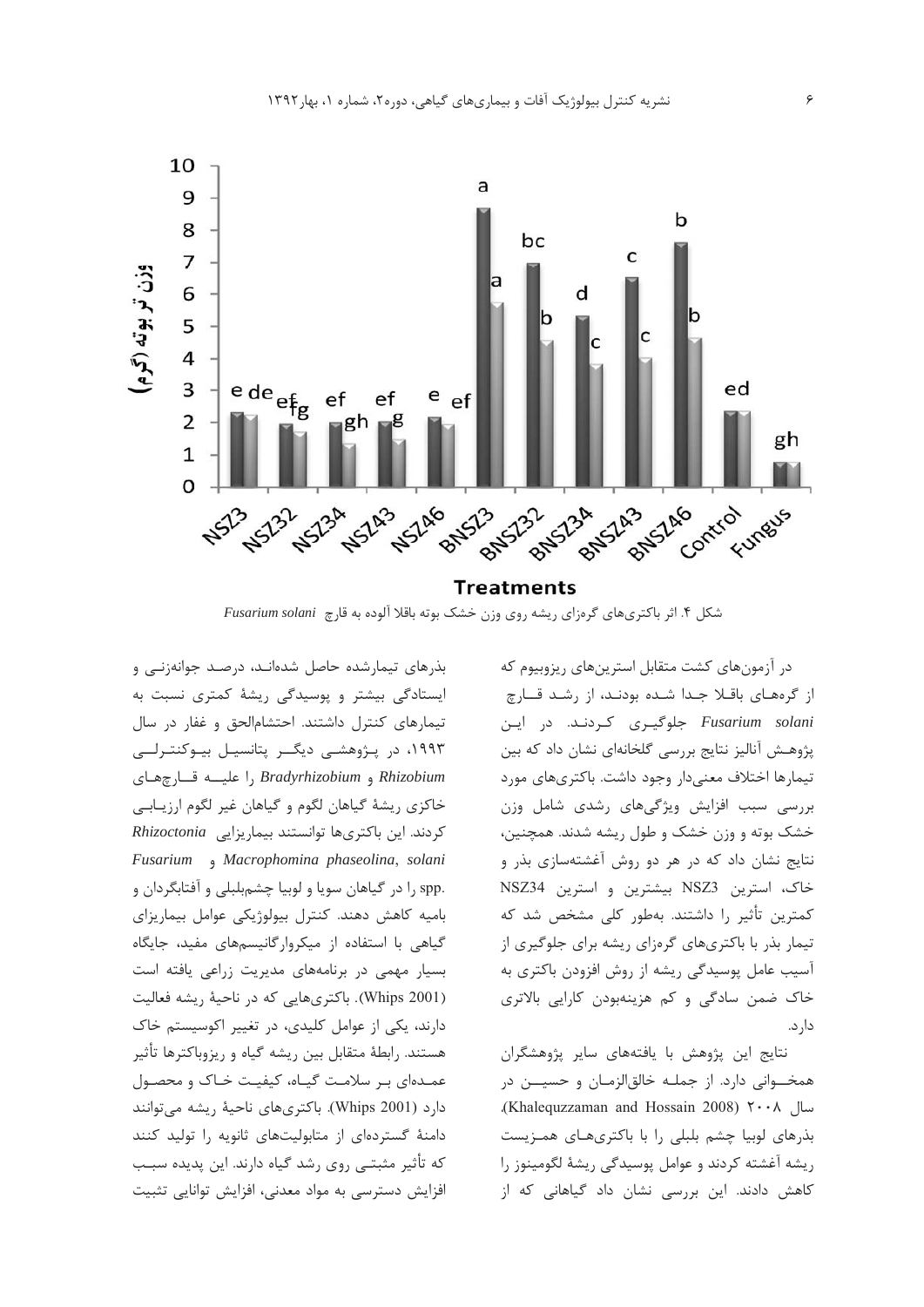نخودفرنگے ناشے |; Macrophomina phaseolina را با استفـاده از Glomus fasciculatum در شرایط گلخانـه بررسی کردند و به این نتیجه رسیدند که تلقیح گیاه با هریک از آنها به تنهایی یا در ترکیب با هم در كاهش شدت بيماري مؤثر بود.

از آنجـا که یکــی از مکانیسمهـای بازدارندگـی در کنترل بیولوژیک القای مقاومت به گیاه میزبان در برابر یاتوژن است؛ بنابراین، در این پژوهش فقط باکتریهای بازدارنده رشد قارچ در گلخانه استفاده شدند تا ضمن کمک به القای مقاومت به گیاه باقلا و بازدارندگی از رشد قارچ بیماریزا بهعنوان یک فاکتور کمکی بیشتر به کنترل بیماری کمک کند. با توجه به نتایج پژوهش مزبور برگزیدن استرینهای گروزای بازدارنده رشد قارچ که در فرآیند طبیعی ورود به میزبان سبب القبای مقاومت می شونـد، راهبـرد مناسبـی برای کمک مؤثـر به

نيتروژن، كاهش خطر سرمازدگي، بهبيود سلامت گيـاه هنگام بيوكنترل پاتوژن هـاي گيــاهــي، القـــاي مقـــاومت سیستمیک در گیاه و افزایش رشد و نمو گیاه میشود.

.<br>تاکنون، اثر ریزوباکترهای آنتاگونیست از جمله ریزوبیومها در کنتـرل بسیاری از بیماریهـای قارچـی خاک;ی تعداد زیادی از گیاهان زراعی به اثبات رسیده است (Weller 1988). برای مثال بواسینی و همکاران با .<br>آغشته کردن بذرهای لوبیا با باکتری ریزوبیوم، میزان یـوسیـدگـی ریشــه بر اثر فوزاریـوم را کــاهش دادنــد (Buonassisi et al. 1986). بردين و همكاران (Bardin) R. viceae نتيجه گرفتند كه سه استرين (et al. 2004 leguminosarum bv. كه بهصورت تيمار بذر در مزارع .<br>چغند<sub>ر و</sub> نخود آلوده به پیتیوم بهکا<sub>ر</sub> برده شدند، بوته میری پیتیومی را در هر دو گیاه بهطور مؤثری کنترل کے دنــد. سعیـد اختـی و صـدیقــی (Sayeed 2007 Akhtar and Siddiqui) امکان بیوکنترل پوسیدگی ریشه کنتـرل بیماری است.

#### **REFERENCES**

- Abo-Shady AM, Al- ghaffar AB, Rahhal MMH, Abd-El Monem AH (2007) Biological control of Faba bean pathogenic fungi by three cyanobacterial filtrates. Pakistan Journal of Biological Science 10: 3029-3038.
- Anbo DA, Sullia SB (1990) Antibiotic effect of Rhizobium sp. toward some soil fungi. Acta Botanica Indica  $18: 213 - 215$ .
- Bardin SD, Huang HC, Amundsen EJ, Erickson RS (2004) Biological control of *Pythium* damping-off of pea and sugarbeet by Rhizobium leguminosarum by. viceae. Canadian Journal of Botany 82:291-296.
- Buonassisi AH, Copeman RJ, Pepin HS, Eaton GW (1986) Effect of Rhibozium spp. on Fusarium solani f. sp. Phaseoli. Canadian Journal of Plant Pathology 8: 140-146.
- Burke DW, Hall R (1991) Fusarium root rot. Compendium of Bean Diseases. American Phytopathology Society Press, St Paul MN .pp.9-10.
- Dar GH, Zargar MY, Beigh MA (1997) Biocontrol of *Fusarium* root rot in the common bean (*Phaseolus* vulgaris L.) by using symbiotic Glomus mosseae and Rhizobium leguminosarum. Microbial Ecology  $34:74-80.$
- **Ehteshamul-Haque S** (1994) Use of *Rhizobia* in the control of soilborne plant disease caused by root infecting fungi. Doctor of philosophy thesis, the faculty science university of. Karachi 283 pp.
- Essalmani H, Lahlou H (2003) Bioprotection mechanisms of the Lentil plant by Rhizobium leguminosarum against Fusarium oxysporum f. sp. Lentis. Comptes rendus Biologies Journal 326: 1163-1173.
- Huang HC, Erickson RS (2007) Effect of seed treatment with Rhizobium leguminosarum Pythium damping-off, seedling height, root nodulation, root biomass, shoot biomass and seed yield of pea lentil. Journal of Phytopathology 155: 31-37.
- Khaleguzzaman KM, Hossain I (2008) Effect of seed treatment with *Rhizobium* strains and biofertilizers on foot/root rot and vield of bushbeen in Fusarium oxysporum infested soil. Bangladesh Journal of Agricultural Science 46: 55-64.
- Maatallah J, Berraho EB, Munoz S, Sanjuan J, Lluch C (2002). Phenotypic and molecular characterization of chickpea rhizobia isolated from different areas of Morocco. Journal of Applied Microbiology 93:531-540.
- Mazen MM, El-Btanony N, El-Monium MM, Massoud ON (2008) Cultural filtrate of Rhizobium spp. and Arbuscular Mycorrhiza are potential biological control agents against root rot fungal disease of Faba bean. Global Journal of Biotechnology and Biochemistry 3(1): 32-41.
- Tilak K, Ranganayaki N, Manoharachari C (2006) Synergistic effects of plant growth promoting rhizobacteria and Rhizobium on nodulation and nitrogen fixation by pigeonpea (Cajanus cajan).